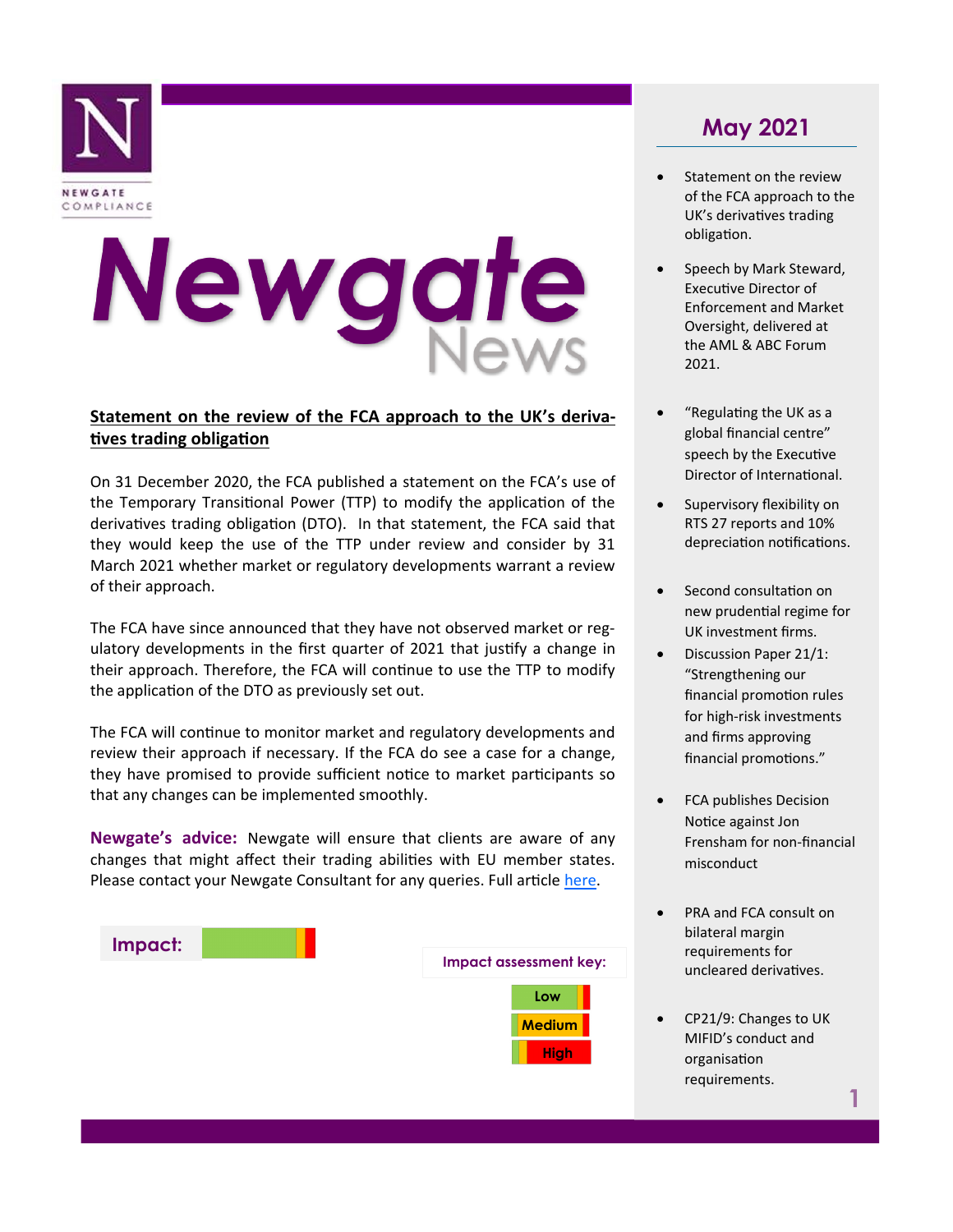# **Speech by Mark Steward, Executive Director of Enforcement and Market Oversight, delivered at the AML & ABC Forum 2021.**

Key highlights:

- Two of the FCA's biggest sanctions in the last 12 months related to failures to address financial crime and anti-money laundering (AML) risks.
- The FCA currently have 42 investigations ongoing into firms and individuals involving, for example, systems and controls over politically exposed persons, customers with significant cash intensive operations, correspondent banking and trade finance, and transaction monitoring.
- In the last 12 months, the FCA have increased surveillance of online investment promotions targeting offers from unauthorised firms, potential investment scams and other 'too good to be true' promotions, including lead generation sites.

# **"Regulating the UK as a global financial centre" speech by Executive Director of International**

Speech delivered by Nausicaa Delfas, Executive Director of International and Interim Chief Operating Officer at City & Financial Global's Future of UK Financial Services Regulation Virtual Summit. Highlights include:

- The FCA are fully committed to maintaining open and fair UK markets – and will continue to regulate in the interests of consumers, competition and market integrity.
- Whilst UK markets are open, firms serving UK customers and businesses will need to meet consistently high standards, and there will need to be strong supervisory co-operation between our respective jurisdictions.

**Newgate's advice:** *Newgate has updated its policies and procedures including its Market Abuse Risk Assessment for remote working conditions. Please contact your Newgate consultant for more information.* 

Read the full article [here.](https://www.fca.org.uk/news/speeches/importance-purposeful-anti-money-laundering-controls)



The FCA will continue to work with our international colleagues to shape global standards, to work towards regulatory convergence, and co-operation on cross border issues.

**Newgate's advice:** *For any Brexit-related queries, please contact your Newgate consultant.* 

Read the full article [here.](https://www.fca.org.uk/news/speeches/regulating-uk-global-financial-centre)

**Impact:**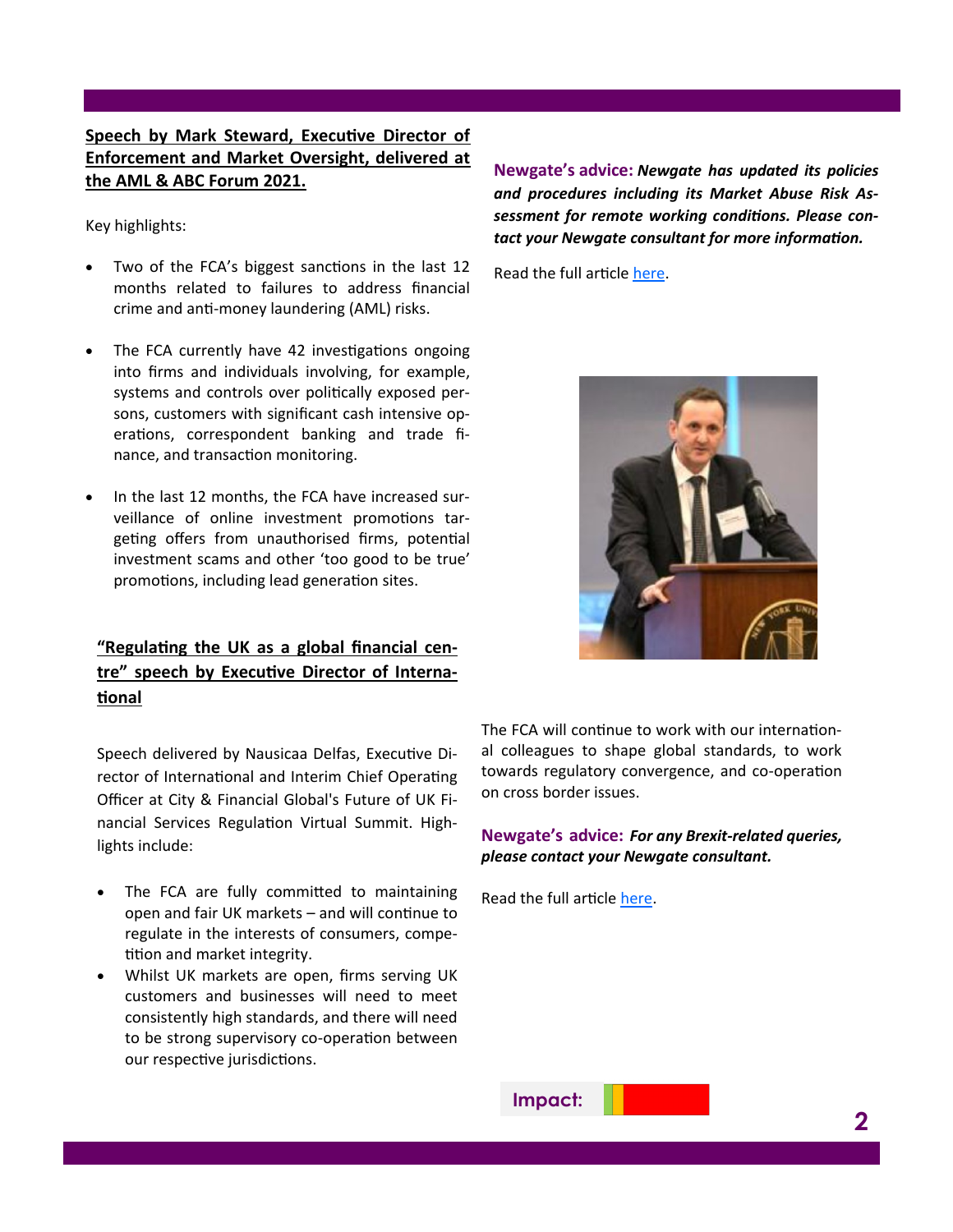# **Supervisory flexibility on RTS 27 reports and 10% depreciation notifications**

The FCA are putting in place temporary measures with respect to RTS 27 reports and 10% depreciation notifications while they consult on changes to these requirements later this Spring. These temporary measures will be in place until the end of 2021.

#### **RTS 27 reports**

The FCA is currently preparing a consultation looking at the RTS 27 reporting obligation, with a view to abolishing it, given concerns that have been expressed around the value these reports bring to the market and to consumers, and the burdens involved in producing them.

Considering the upcoming consultation, **the FCA will not act against firms who do not produce RTS 27 reports for the rest of 2021**. The FCA expect that by end of 2021, the FCA will have concluded FCA policy consideration of the future of these reports.

During this period, the FCA won't act for breach of COBS 16A.4.3 UK for services offered to retail investors provided that the firm has:

- Issued at least one notification in the current reporting period, indicating to retail clients that their portfolio or position has decreased in value by at least 10%
- Informed these clients that they may not receive similar notifications should their portfolio or position values further decrease by 10% in the current reporting period
- Referred these clients to non-personalised communications, perhaps made available on public channels, that outline general updates on market conditions (these could contextualise potential drops in portfolio or position value to help consumers meet their objectives, rather than making impulse decisions about their investments) and
- Reminded clients how to check their portfolio value, and how to get in touch with the firm
- Firms must still pay due regards to the interests of their customers and treat them fairly (Principle 6) and pay due regard to the information needs of their clients and communicate information to them in a way which is clear, fair and not misleading (Principle 7).

**Impact:**

If the FCA have concerns that potential serious misconduct may cause (or has caused) significant harm to consumers, then FCA will consider the appropriate response, which may include opening an investigation.

**For services offered to professional investors, the FCA will not act for breach of COBS 16A.4.3 UK if firms have allocated professional clients to opt-in to receiving notifications.**

#### **10% depreciation notifications**

For the last twelve months, the FCA have adopted temporary coronavirus (Covid-19) measures on the requirement for firms to issue 10% depreciation notifications to investors (COBS 16A.4.3 UK).

These measures have been put in place to help firms support consumers during periods of actual/ potential market volatility linked to the spread of Covid-19 and the Brexit transitional period. The FCA promised to show supervisory flexibility on firms' ongoing compliance with the requirement so long as certain criteria are met. The FCA intend to consult on changes to the requirement later this Spring. The FCA are therefore extending the temporary measures for firms until the end of 2021 while FCA undertake policy work on the future of the requirement.

**Newgate's advice:** *Please contact your Newgate consultant for assistance regarding RTS 27 reporting and/or depreciation notifications.* **3**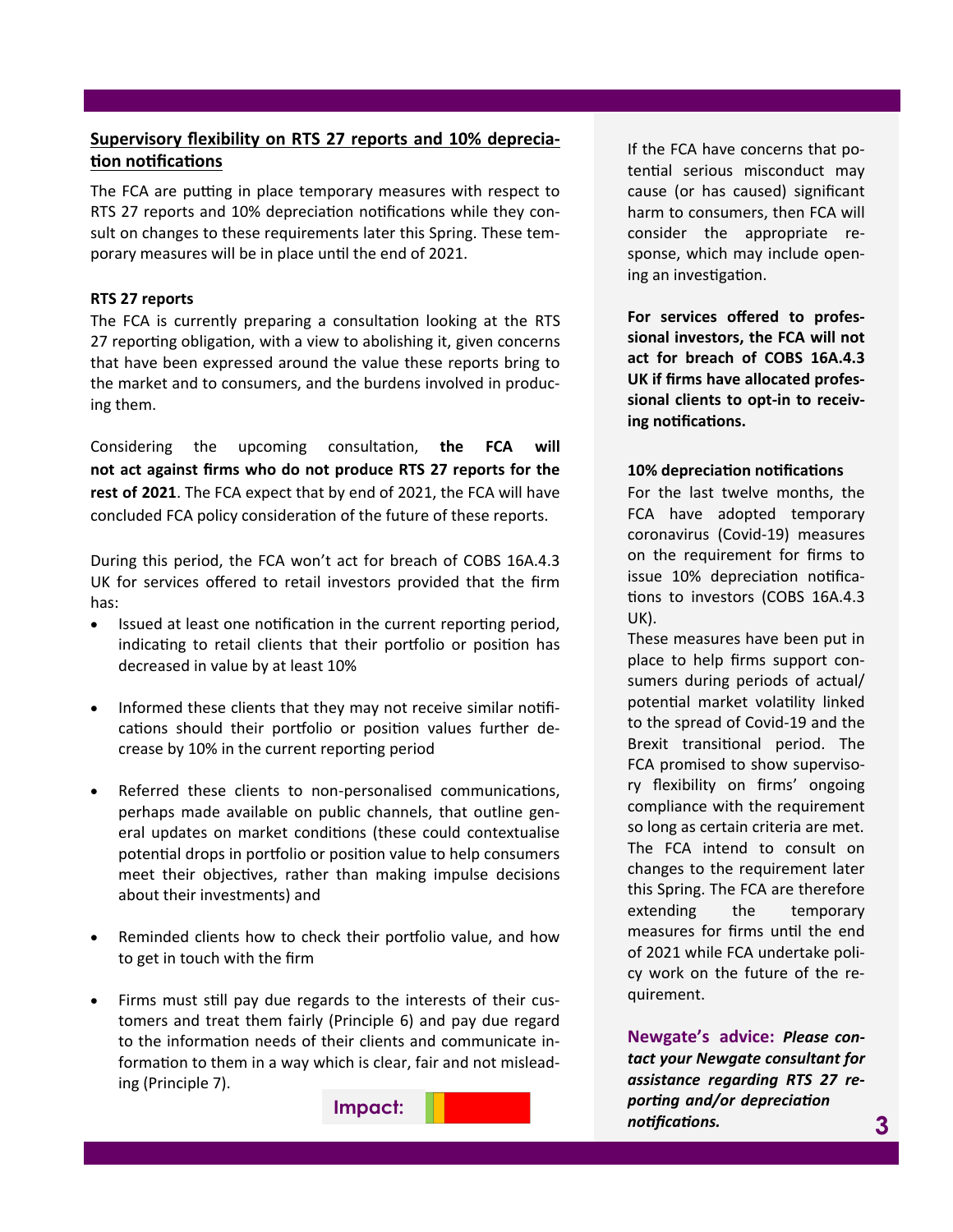## **Second consultation on new prudential regime for UK investment firms**

The IFPR introduces a new prudential regime for Mi-FID investment firms regulated by the FCA. It will create a single regime that reflects firms' size and business. The regime focuses prudential requirements on the potential harm to consumers, clients, and the market. It includes changes to the amount of liquid assets and capital levels a firm should hold to enable it to wind down in an orderly way if required.

The intention of the IFPR is to provide more competition between firms and simplify requirements for new market entrants.

The first consultation introduced the UK IFPR and focused on the categorisation of investment firms, prudential consolidation, own funds and own funds requirements, and new reporting requirements.

In their second of 3 consultations the FCA are asking for views on:

# **Discussion Paper 21/1: "Strengthening our financial promotion rules for high-risk investments and firms approving financial promotions"**

Discussion Paper ("DP") published by the FCA to retrieve views on changes the FCA can make to strengthen their financial promotion rules for highrisk investments, and for authorised firms which approve financial promotions. The DP comes from recent FCA interventions to address harm from highrisk investments, including banning the massmarketing of speculative illiquid securities and the FCA's new Investment Harms campaign.

The DP seeks views on 3 areas where changes could be made to protect consumers from harm: 1) classification of high-risk investments; 2) segmentation of the high-risk investment market; and 3) the responsibilities of firms which approve financial promotions.

The DP will help shape changes being consulted on at the end of 2021.

- Remaining aspects on own funds requirements (such as the Fixed Overheads Requirement)
- The basic liquid assets requirement
- Remuneration requirements
- Risk management  $-$  the Internal Capital and Risk Assessment (ICARA) process

See more on the FCA's proposed new rules in [CP21/7.](https://www.fca.org.uk/publications/consultation-papers/cp21-7-new-uk-prudential-regime-mifid-investment-firms) The FCA would like feedback on this consultation by **28 May 2021**.

**Newgate's advice:** Please contact your Newgate consultant for more information regarding changes to the UK's prudential regime. Newgate have developed a Readiness Assessment setting out the practical impact the new prudential regime will affect your firm, including replacing ICAAPs with ICARAs for appliable firms, and drafting appropriate wind-down plans. Contact us to book in a Readiness Assessment.

Read the full article [here.](https://www.fca.org.uk/news/news-stories/second-consultation-new-prudential-regime-uk-investment-firms)

**DP applies to:** consumers and consumer organisations; authorised firms which approve financial promotions for unauthorised persons; issuers of nonmainstream pooled investments, speculative illiquid securities and non-readily realisable securities; investment-based crowdfunding (IBCF) platforms and other intermediaries distributing investments to consumers; peer-to-peer (P2P) platforms; trade bodies for the IBCF and P2P sectors; issuers of listed or change-traded securities, and trade bodies for these issuers; investment companies, and trade bodies for this sector; issuers of other types of investments; firms operating in the cryptoassets market; and financial advisers.

Responses being collated by the FCA up until  $1<sup>st</sup>$  July 2021.

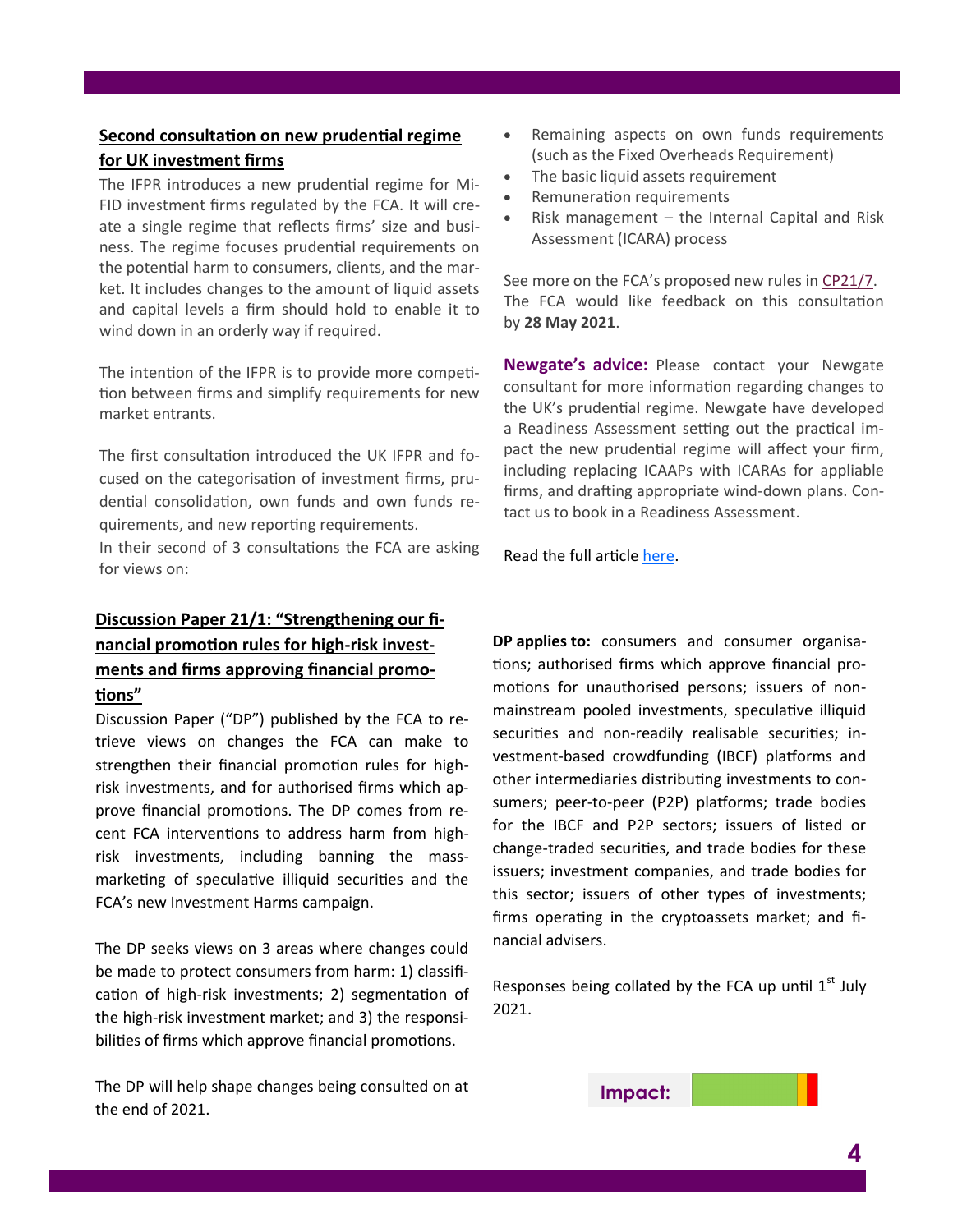#### **FCA publishes Decision Notice against Jon Frensham for non-financial misconduct**

The FCA has published a Decision Notice in respect of Jon Frensham (formerly known as Jonathan James Hunt), an independent financial adviser and the sole director at Frensham Wealth Limited.

The FCA has decided to withdraw his approval to perform his current senior management functions and to make an order prohibiting him from performing any functions in relation to regulated activity. This decision is based on an assessment by the Regulator that he is not fit and proper to perform such a role in the financial services industry. This is because he lacks the necessary integrity and reputation.

In March 2017, Mr Frensham was convicted of attempting to meet a child following sexual grooming. He committed this offence whilst he was an approved person. Mr Frensham was sentenced to 22 months' imprisonment and was suspended for 18 months.

The FCA considers that, because of this, Mr Frensham poses a risk to consumers and to

confidence in the financial system. Therefore, the FCA considers it is appropriate, to advance its statutory objectives (which include protecting consumers and the integrity of the UK financial system), to withdraw his approval to perform senior management functions and to impose a prohibition order on him.

**Newgate's advice:** The FCA's criteria for those holding a Senior Manager or Certification function includes honesty, integrity and reputation; competence and capability; and financial soundness. Indeed, non-financial misconduct can be grounds for dismissal from a function under SM&CR, as the case of Mr Frensham highlights. Please contact your Newgate consultant for assistance when onboarding individuals holding these roles to ensure compliance. We can also assist you with any ongoing compliance including annual SM&CR reviews, background checks and training. Read the full article [here.](https://www.fca.org.uk/news/press-releases/fca-publishes-decision-notice-against-jon-frensham-non-financial-misconduct)

## **PRA and FCA consult on bilateral margin requirements for uncleared derivatives**

The Prudential Regulation Authority and FCA have launched a joint consultation on amending certain onshored Technical Standards. These relate to margin requirements for non-centrally cleared derivatives.

The FCA propose introducing or extending exemptions for some products subject to bilateral margining requirements. The FCA also want to align implementation phases and thresholds of the initial margin requirements to international standards.

Proposals aim to maintain current market practice and give firms legal clarity on these margin requirements. The consultation is open for feedback until the  $19<sup>th</sup>$ May 2021 via the following [link](https://www.fca.org.uk/news/statements/pra-fca-consult-bilateral-margin-requirements-uncleared-derivatives)**.**